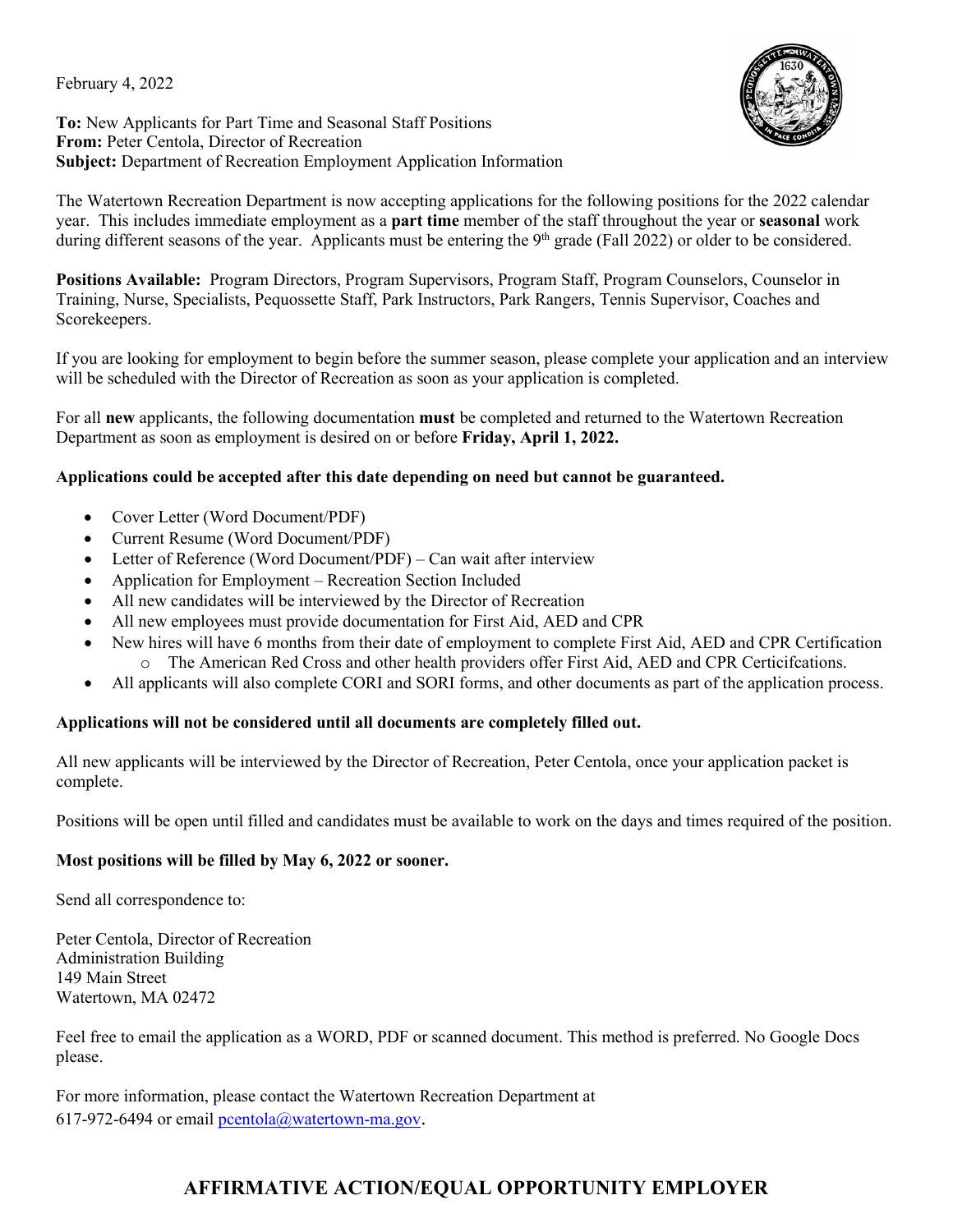# **APPLICATION FOR EMPLOYMENT City of Watertown, Massachusetts**

**Personnel Office 149 Main Street Watertown, MA 02472**

**Thank you for your interest in employment with the City of Watertown. The City is an Equal Opportunity/Affirmative Action Employer. We assure you that your opportunity for employment with the City will be based only on your merit, without regard to race, religion, sex, age, national origin or disability.**

**PLEASE NOTE: The City accepts applications for Advertised positions only. Applications must be returned to the address above by the advertised deadline for consideration.**

**INSTRUCTIONS: Each question should be fully and accurately answered. Please PRINT or TYPE, except for your signature on the back of the application. A separate application must be submitted for each position for which you are applying.**

## **GENERAL**

|                   |                                                                                                                                                                                                                                | Referral source: Newspaper ad ___ Online ad ___ Employee ____ Relative ___ Bulletin Board                         |                |
|-------------------|--------------------------------------------------------------------------------------------------------------------------------------------------------------------------------------------------------------------------------|-------------------------------------------------------------------------------------------------------------------|----------------|
|                   |                                                                                                                                                                                                                                | (check one) Walk – in ___ Employment agency ____ School ____City Website _____Other _______                       |                |
|                   |                                                                                                                                                                                                                                |                                                                                                                   |                |
| <b>PERSONAL</b>   |                                                                                                                                                                                                                                |                                                                                                                   |                |
|                   |                                                                                                                                                                                                                                | Name: (First) (Middle) (Middle) (Last) (Last)                                                                     |                |
|                   | Address: (Street)                                                                                                                                                                                                              |                                                                                                                   |                |
|                   |                                                                                                                                                                                                                                | $(City)$ $(Zip)$                                                                                                  |                |
| <b>Telephone:</b> |                                                                                                                                                                                                                                | $\text{Home}\left(\begin{array}{ccc} \end{array}\right)$ $\text{Cell}\left(\begin{array}{ccc} \end{array}\right)$ |                |
|                   |                                                                                                                                                                                                                                |                                                                                                                   |                |
|                   |                                                                                                                                                                                                                                |                                                                                                                   |                |
|                   |                                                                                                                                                                                                                                | If this is your current place of employment, may we contact you there? Yes                                        | N <sub>0</sub> |
|                   |                                                                                                                                                                                                                                |                                                                                                                   |                |
|                   | Email: The contract of the contract of the contract of the contract of the contract of the contract of the contract of the contract of the contract of the contract of the contract of the contract of the contract of the con |                                                                                                                   |                |
|                   |                                                                                                                                                                                                                                |                                                                                                                   |                |
|                   |                                                                                                                                                                                                                                | Are you age 18 or older? Yes No If no, list the date of birth:                                                    |                |
|                   | Have you worked for the City of Watertown before? Yes                                                                                                                                                                          | N <sub>0</sub>                                                                                                    |                |
|                   | Were you in the U.S. Armed Forces? Yes<br>$\bf No$                                                                                                                                                                             | If yes, list: (dept.) <b>Dates of service:</b> From: To: To: To: To:                                              |                |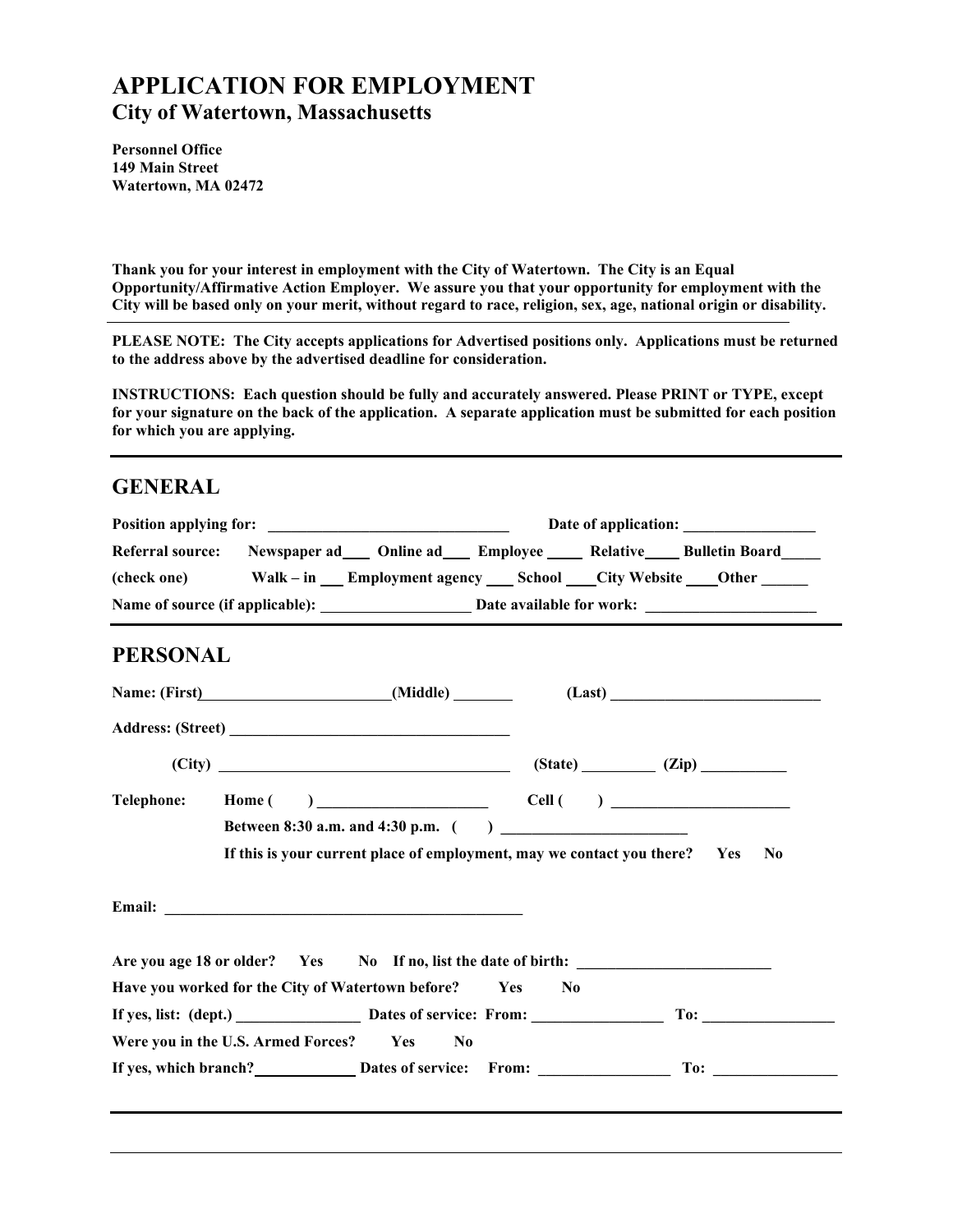# **PRESENT AND PRIOR EMPLOYMENT**

**Please list below employers in consecutive order with present or most recent employer listed FIRST. Account for all periods of time between employment. A resume may be attached but DO NOT refer to the resume when completing all sections of this application. Use additional sheets if necessary.**

| Name and address of company                      | <b>Dates</b>   | Title:                        |
|--------------------------------------------------|----------------|-------------------------------|
|                                                  | From           | <b>Description of duties:</b> |
|                                                  | Mo/Yr.         |                               |
|                                                  |                |                               |
|                                                  | T <sub>0</sub> |                               |
| <b>Type of Business:</b>                         | Mo/Yr.         |                               |
| <b>Telephone:</b>                                |                |                               |
| Supervisor:                                      |                |                               |
| May we contact this employer?                    |                |                               |
| Reasons for leaving or seeking other employment: |                |                               |
|                                                  |                |                               |
|                                                  |                |                               |

| Name and address of company                      | <b>Dates</b> | Title:                        |
|--------------------------------------------------|--------------|-------------------------------|
|                                                  | From         | <b>Description of duties:</b> |
|                                                  | Mo/Yr.       |                               |
|                                                  |              |                               |
|                                                  | To           |                               |
| <b>Type of Business:</b>                         | Mo/Yr.       |                               |
| Telephone:                                       |              |                               |
| Supervisor:                                      |              |                               |
| May we contact this employer?                    |              |                               |
| Reasons for leaving or seeking other employment: |              |                               |
|                                                  |              |                               |
|                                                  |              |                               |

| Name and address of company                      | <b>Dates</b>   | Title:                        |
|--------------------------------------------------|----------------|-------------------------------|
|                                                  | From           | <b>Description of duties:</b> |
|                                                  | Mo/Yr.         |                               |
|                                                  |                |                               |
|                                                  | T <sub>0</sub> |                               |
|                                                  |                |                               |
| <b>Type of Business:</b>                         | Mo/Yr.         |                               |
| Telephone:                                       |                |                               |
| Supervisor:                                      |                |                               |
| May we contact this employer?                    |                |                               |
| Reasons for leaving or seeking other employment: |                |                               |
|                                                  |                |                               |
|                                                  |                |                               |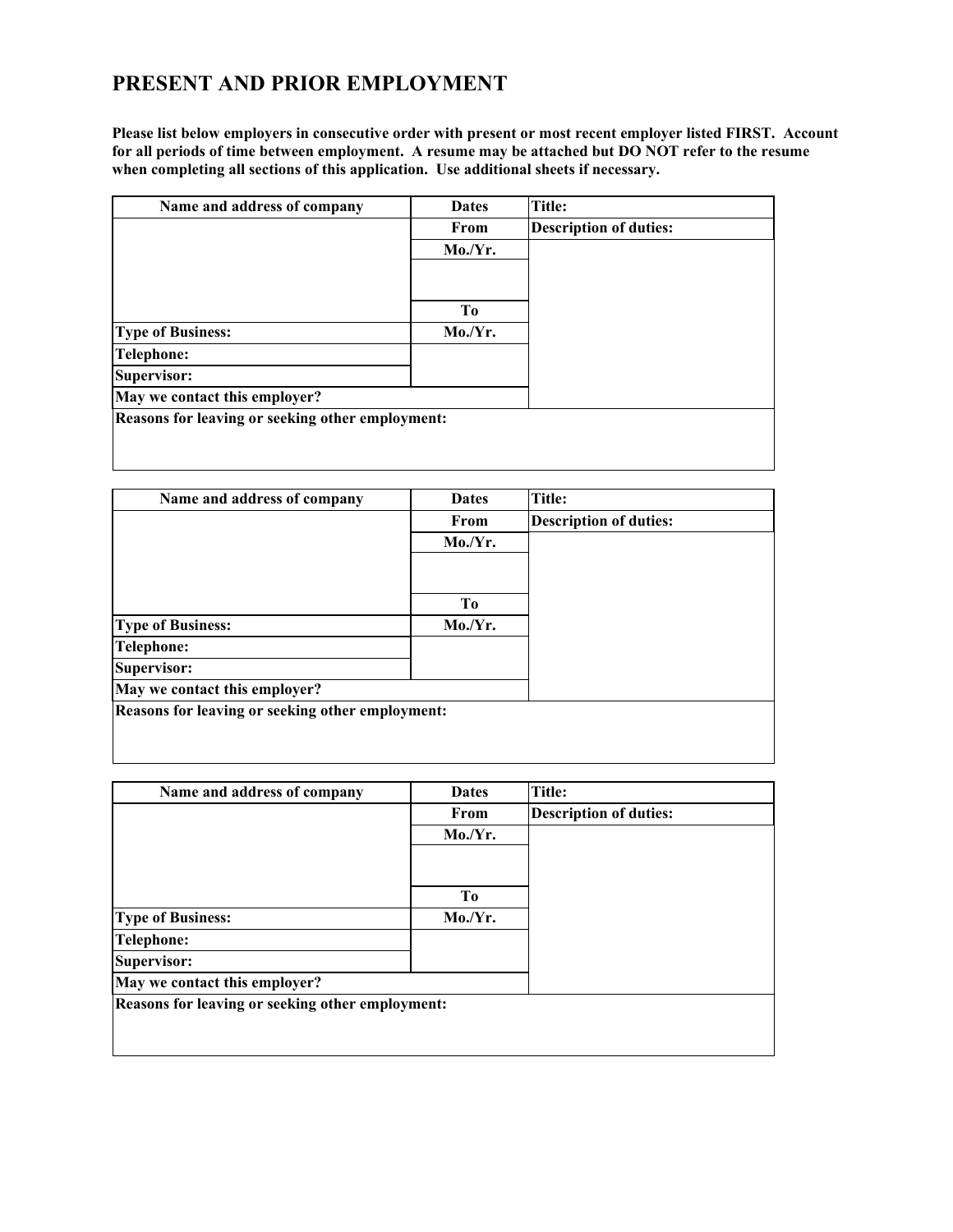| Name and address of company                      | <b>Dates</b>   | Title:                        |
|--------------------------------------------------|----------------|-------------------------------|
|                                                  | From           | <b>Description of duties:</b> |
|                                                  | Mo/Yr.         |                               |
|                                                  |                |                               |
|                                                  | T <sub>0</sub> |                               |
| <b>Type of Business:</b>                         | Mo/Yr.         |                               |
| <b>Telephone:</b>                                |                |                               |
| Supervisor:                                      |                |                               |
| May we contact this employer?                    |                |                               |
| Reasons for leaving or seeking other employment: |                |                               |
|                                                  |                |                               |
|                                                  |                |                               |

| Name and address of company                      | <b>Dates</b> | <b>Title:</b>                 |
|--------------------------------------------------|--------------|-------------------------------|
|                                                  | From         | <b>Description of duties:</b> |
|                                                  | Mo/Yr.       |                               |
|                                                  |              |                               |
|                                                  | To           |                               |
| <b>Type of Business:</b>                         | Mo/Yr.       |                               |
| <b>Telephone:</b>                                |              |                               |
| Supervisor:                                      |              |                               |
| May we contact this employer?                    |              |                               |
| Reasons for leaving or seeking other employment: |              |                               |
|                                                  |              |                               |
|                                                  |              |                               |

| Name and address of company                      | <b>Dates</b> | Title:                        |
|--------------------------------------------------|--------------|-------------------------------|
|                                                  | From         | <b>Description of duties:</b> |
|                                                  | Mo/Yr.       |                               |
|                                                  |              |                               |
|                                                  | To           |                               |
| <b>Type of Business:</b>                         | Mo/Yr.       |                               |
| <b>Telephone:</b>                                |              |                               |
| Supervisor:                                      |              |                               |
| May we contact this employer?                    |              |                               |
| Reasons for leaving or seeking other employment: |              |                               |
|                                                  |              |                               |

**Have you ever been forced to resign from any position? If yes, please give details:**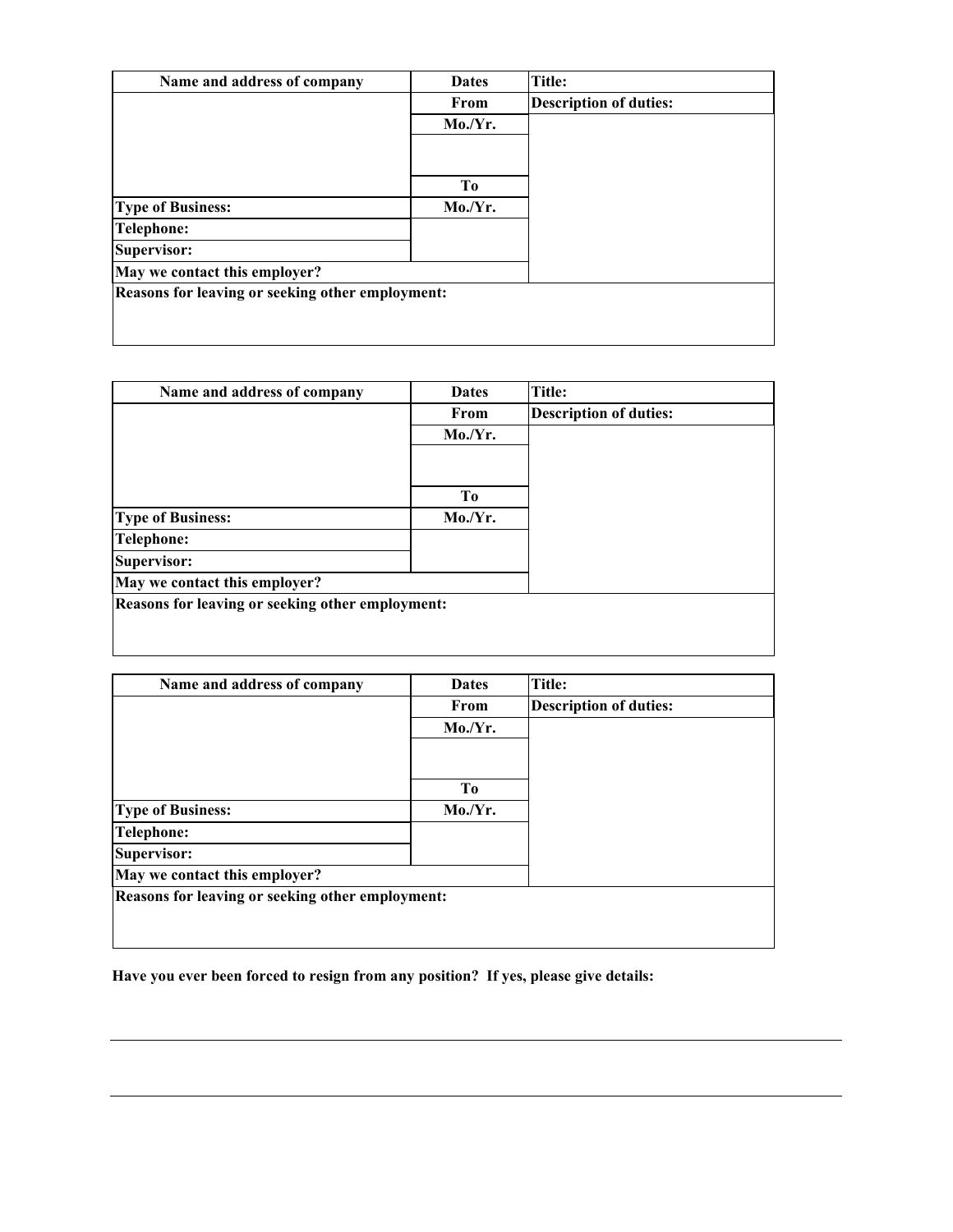# **SPECIAL SKILLS, APTITUDES, AND OTHER QUALIFICATIONS**

**List all skills aptitudes that make you a strong candidate for employment.**

| <b>Typing speed:</b>    | words per minute       | Shorthand speed: | words per minute                                                                                                       |  |
|-------------------------|------------------------|------------------|------------------------------------------------------------------------------------------------------------------------|--|
|                         |                        |                  |                                                                                                                        |  |
| <b>Computer skills:</b> | <b>Macintosh</b>       |                  | <b>IBM/Personal computers Mainframe/network</b>                                                                        |  |
| Software programs:      | <b>Wordprocessing:</b> |                  |                                                                                                                        |  |
|                         | Spreadsheet:           |                  |                                                                                                                        |  |
|                         | Database:              |                  |                                                                                                                        |  |
|                         | <b>Graphics:</b>       |                  |                                                                                                                        |  |
|                         |                        |                  |                                                                                                                        |  |
|                         |                        |                  | List any machinery or heavy equipment that you have operated efficiently: __________________________                   |  |
|                         |                        |                  |                                                                                                                        |  |
|                         |                        |                  | Special qualifications and skills (licenses or certificates, memberships in <i>professional</i> organizations, etc.) : |  |
|                         |                        |                  |                                                                                                                        |  |
|                         |                        |                  |                                                                                                                        |  |
| <b>EDUCATION</b>        |                        |                  |                                                                                                                        |  |

**Circle highest grade completed:**

|  |  |  | High School 1 2 3 4 Vocational School 1 2 3 4 Undergraduate 1 2 3 4 Graduate 1 2 3 4 |  |  |  |  |  |  |  |  |  |  |
|--|--|--|--------------------------------------------------------------------------------------|--|--|--|--|--|--|--|--|--|--|
|--|--|--|--------------------------------------------------------------------------------------|--|--|--|--|--|--|--|--|--|--|

| <b>Name and Location of School</b> | Graduate?      |
|------------------------------------|----------------|
|                                    | <b>Yes</b>     |
|                                    | No.            |
| <b>Vocational School:</b>          |                |
| Major (s): $\qquad \qquad$         | No.            |
| Degree:                            |                |
| <b>Undergraduate College:</b>      | Yes            |
| Major (s): $\qquad \qquad$         | N <sub>0</sub> |
| Degree:                            |                |
|                                    | Yes            |
|                                    | No.            |
| Degree:                            |                |

**Additional education and/or vocational, technical or military training relevant to the position:**